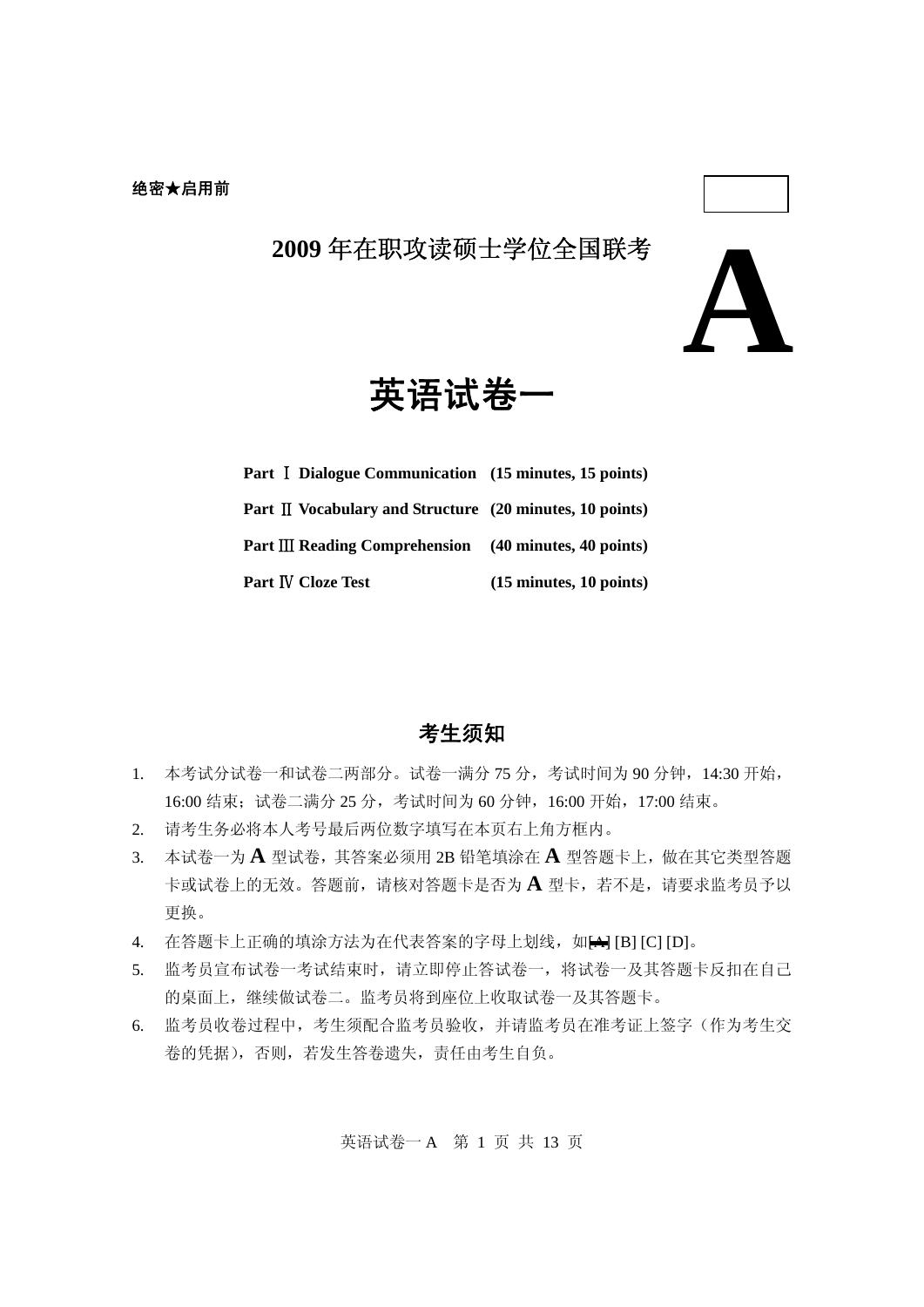# Part I Dialogue Communication (15 minutes, 15 points) **Section A Dialogue Completion**

**Directions:** *In this section, you will read 5 short incomplete dialogues between two speakers, each followed by four choices marked A, B, C, and D. Choose the answer that best suits the situation to complete the dialogue. Mark your answer on the ANSWER SHEET with a single line through the center.* 

| 1. Woman: Concert or movie, what would you prefer?                                            |  |                                   |  |  |  |  |
|-----------------------------------------------------------------------------------------------|--|-----------------------------------|--|--|--|--|
| <b>Man:</b> __________. I just want to get out of the house.                                  |  |                                   |  |  |  |  |
| A. That's a good idea                                                                         |  | B. That's OK with me              |  |  |  |  |
| C. I really don't care                                                                        |  | D. There is no problem            |  |  |  |  |
| 2. Speaker A: Could I speak to John, please?                                                  |  |                                   |  |  |  |  |
| Speaker B: John? There's no one by that name here. I'm afraid you've got the<br>wrong number. |  |                                   |  |  |  |  |
| $\text{Speaker A:}\_\_\_\_\_\_\_\_\_\$ .                                                      |  |                                   |  |  |  |  |
| A. OK, let me check again                                                                     |  | B. Well, I'll try again           |  |  |  |  |
| C. All right, thank you                                                                       |  | D. Oh, sorry to have bothered you |  |  |  |  |
| 3. Man: Have you seen my glasses anywhere?<br>Woman: No.                                      |  |                                   |  |  |  |  |
| Man: Yes. And I can't see a thing without them.                                               |  | B. Can't you find them?           |  |  |  |  |
| A. Did you lose them?<br>C. Anything wrong?                                                   |  | D. Can I help you?                |  |  |  |  |
|                                                                                               |  |                                   |  |  |  |  |
| 4. Speaker A: Hey, it's beautiful out today, isn't it?                                        |  |                                   |  |  |  |  |
| Speaker B: $\_\_\_\_\_\_\_\_\$ .                                                              |  |                                   |  |  |  |  |
| A. Tomorrow will be the same as today                                                         |  |                                   |  |  |  |  |
| B. Yeah. I wish it would be like this every day                                               |  |                                   |  |  |  |  |
| C. Really? It's different from the weather forecast                                           |  |                                   |  |  |  |  |
| D. At least not as good as I expected                                                         |  |                                   |  |  |  |  |
| 5. Speaker A: I'm going home now. Do you need a ride?                                         |  |                                   |  |  |  |  |
| <b>Speaker B:</b> _________. I'm not done yet.                                                |  |                                   |  |  |  |  |
| A. It's impossible                                                                            |  | B. Thank you                      |  |  |  |  |
| C. I'm glad to                                                                                |  | D. No, thanks                     |  |  |  |  |
|                                                                                               |  |                                   |  |  |  |  |

英语试卷一 A 第 2 页 共 13 页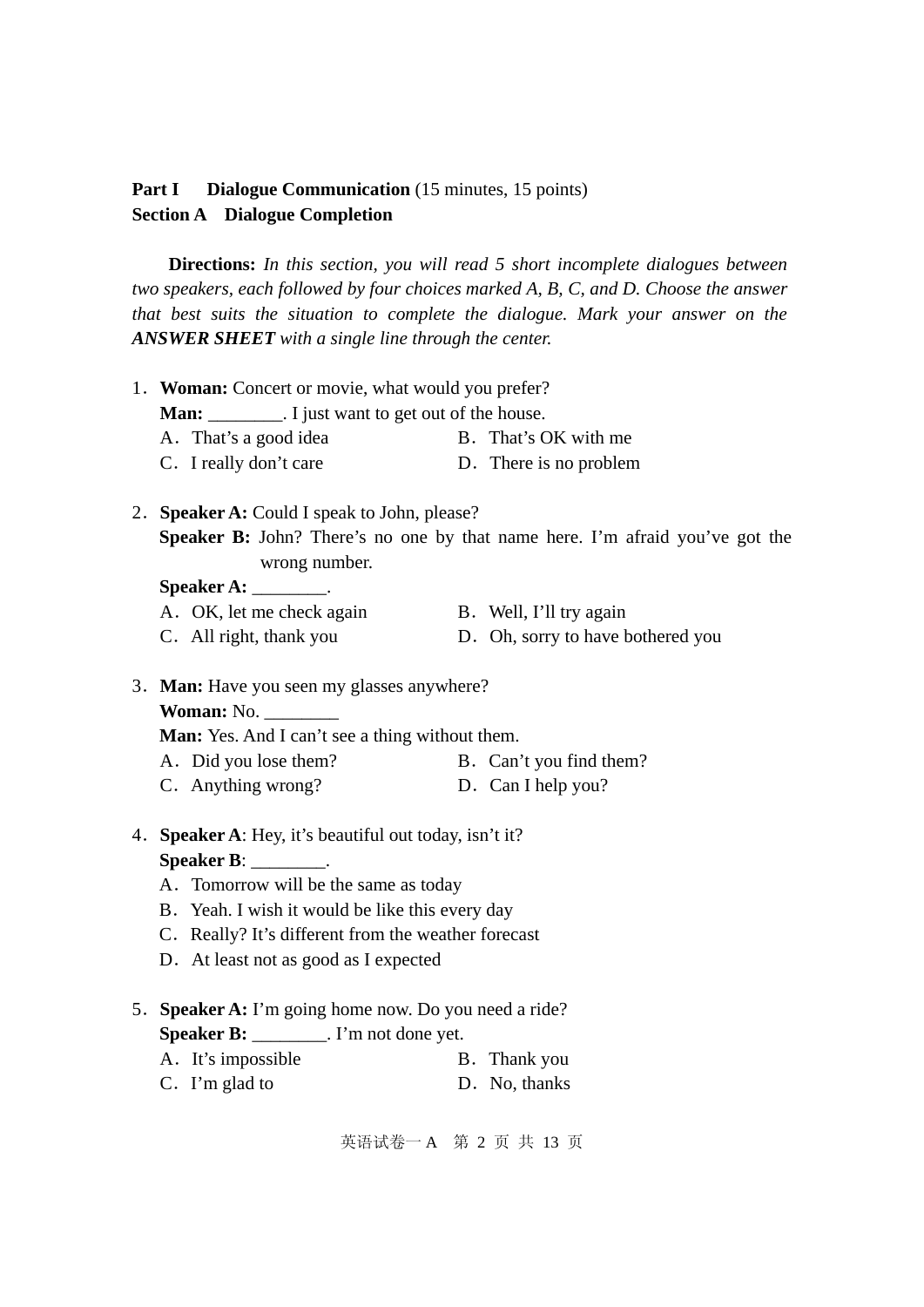# **Section B Dialogue Comprehension**

**Directions:** *In this section, you will read 5 short conversations between a man and a woman. At the end of each conversation there is a question followed by four choices marked A, B, C, and D. Choose the best answer to the question from the four choices given and mark your answer on the ANSWER SHEET with a single line through the center.*

6.**Woman:** Are you going to Hawaii on your vacation? **Man:** Not this year. I am broke. **Woman:** Oh! Come on.

**Question:** How does the woman take the man's words?

- A. She is surprised. B. She thinks he's not serious.
- C.She feels sorry for the man. D.She is amused.
- 7.**Woman:** Do you like the course we're taking? **Man:** It's beyond me.

**Question:** What does the man mean?

- A.He feels comfortable with the course.
- B. He doesn't like the course.
- C.He can't understand the course.
- D. He doesn't want to answer the question.
- 8.**Man:** Ben borrowed his father's car without permission, and then crashed it into the garage door.

**Woman:** No wonder his father went up the wall.

**Question:** What can we learn about Ben's father?

- A. He was extremely angry. B. He wouldn't forgive Ben.
- C. He was quite disappointed. D. He couldn't understand Ben.
- 9.**Man:** [Are you finished with school already?](http://www.talkenglish.com/LessonDetails.aspx?ALID=529##)  **Woman:** [No. I have one more semester, but it would be great to have a job lined up.](http://www.talkenglish.com/LessonDetails.aspx?ALID=529##)  **Question:** What does the woman mean?
	- A.She will line up to apply for a job.
	- B. She has already had a job offer.
	- C.She hopes to get a job offer before graduation.
	- D. She'll look for a job soon after graduation.

英语试卷一 A 第 3 页 共 13 页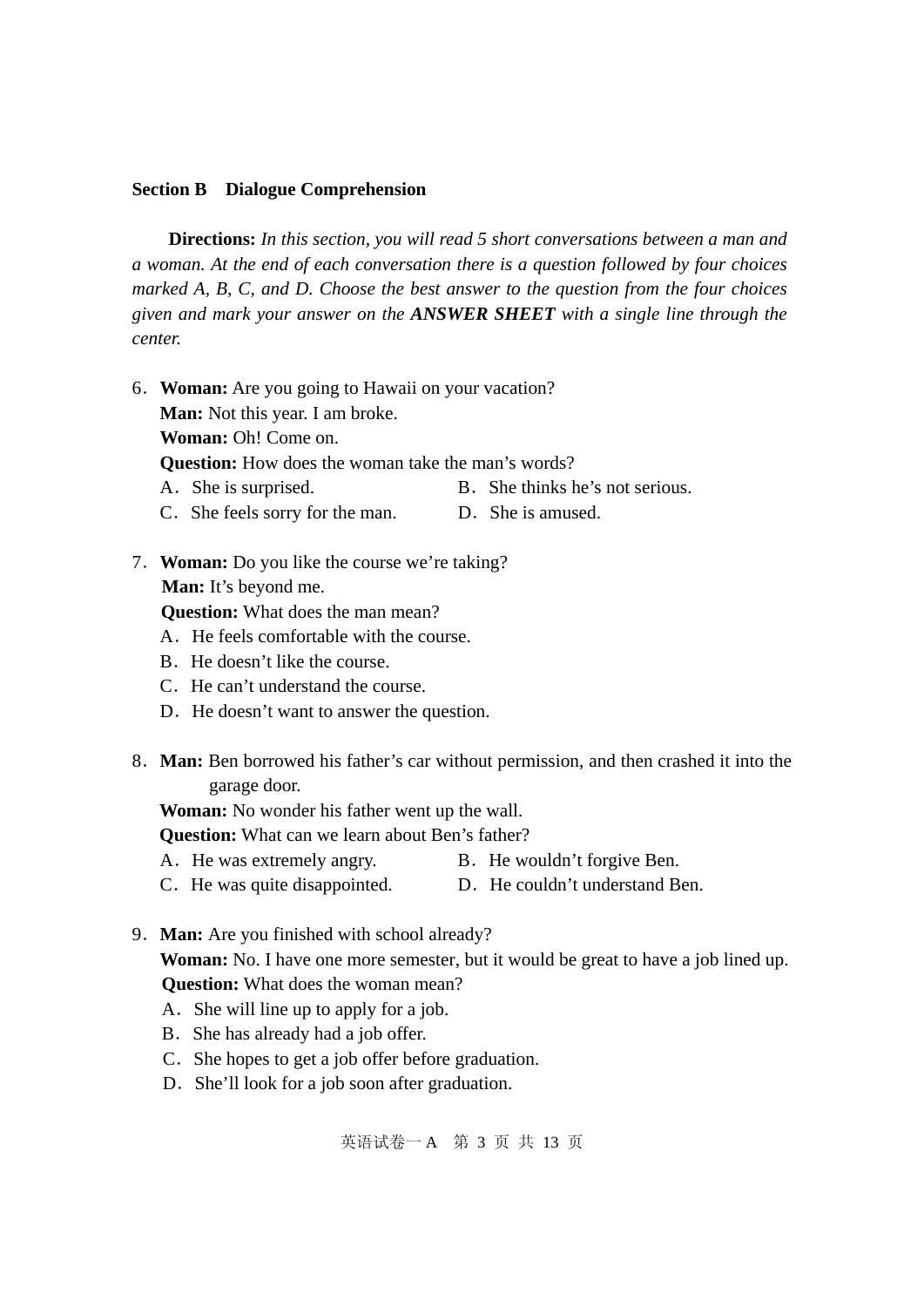- 10.**Man:** Gosh! [There seems to be no end to the work I have to do.](http://www.talkenglish.com/LessonDetails.aspx?ALID=529##)  **Woman:** [I'm glad I'm not in your shoes.](http://www.talkenglish.com/LessonDetails.aspx?ALID=529##)  **Question:** What does the woman mean?
	- A.She is not as busy as the man.
	- B. She is busier than the man.
	- C. She is lucky not to work with the man.
	- D. She is unable to help the man.

# **Part II** Vocabulary and Structure (20 minutes, 10 points)

**Directions:** *There are 20 incomplete sentences in this section. For each sentence there are 4 choices marked A, B, C and D. Choose the one that best completes the sentence. Mark your answer on the ANSWER SHEET with a single line through the center.* 

| 11. Fighting corruption involves tackling those who offer __________ as well as those<br>who take them. |  |                                                                                   |  |  |  |
|---------------------------------------------------------------------------------------------------------|--|-----------------------------------------------------------------------------------|--|--|--|
| A. bribes                                                                                               |  | B. donations                                                                      |  |  |  |
| C. contributions                                                                                        |  | D. bonuses                                                                        |  |  |  |
| 12. In a __________ of inspiration, I decided to paint the whole house white.                           |  |                                                                                   |  |  |  |
| A. flame                                                                                                |  | B. flash                                                                          |  |  |  |
| C. flavor                                                                                               |  | D. flight                                                                         |  |  |  |
| $resigned \_\_\_\_\_\.\$                                                                                |  | 13. Unlike other leaders who put all blames on others, he took responsibility and |  |  |  |
| A. reluctantly                                                                                          |  | B. faithfully                                                                     |  |  |  |
| C. mysteriously                                                                                         |  | D. gracefully                                                                     |  |  |  |
| 14. This report is _________ with an article written by the same author.                                |  |                                                                                   |  |  |  |
| A. identical                                                                                            |  | B. same                                                                           |  |  |  |
| C. similar                                                                                              |  | D. alike                                                                          |  |  |  |
| 15. Traditional publishing will be ____________ dramatically in the next 5 to 10 years.                 |  |                                                                                   |  |  |  |
| A. cut away                                                                                             |  | B. cut back                                                                       |  |  |  |
| C. cut down                                                                                             |  | D. cut off                                                                        |  |  |  |
|                                                                                                         |  |                                                                                   |  |  |  |

英语试卷一 A 第 4 页 共 13 页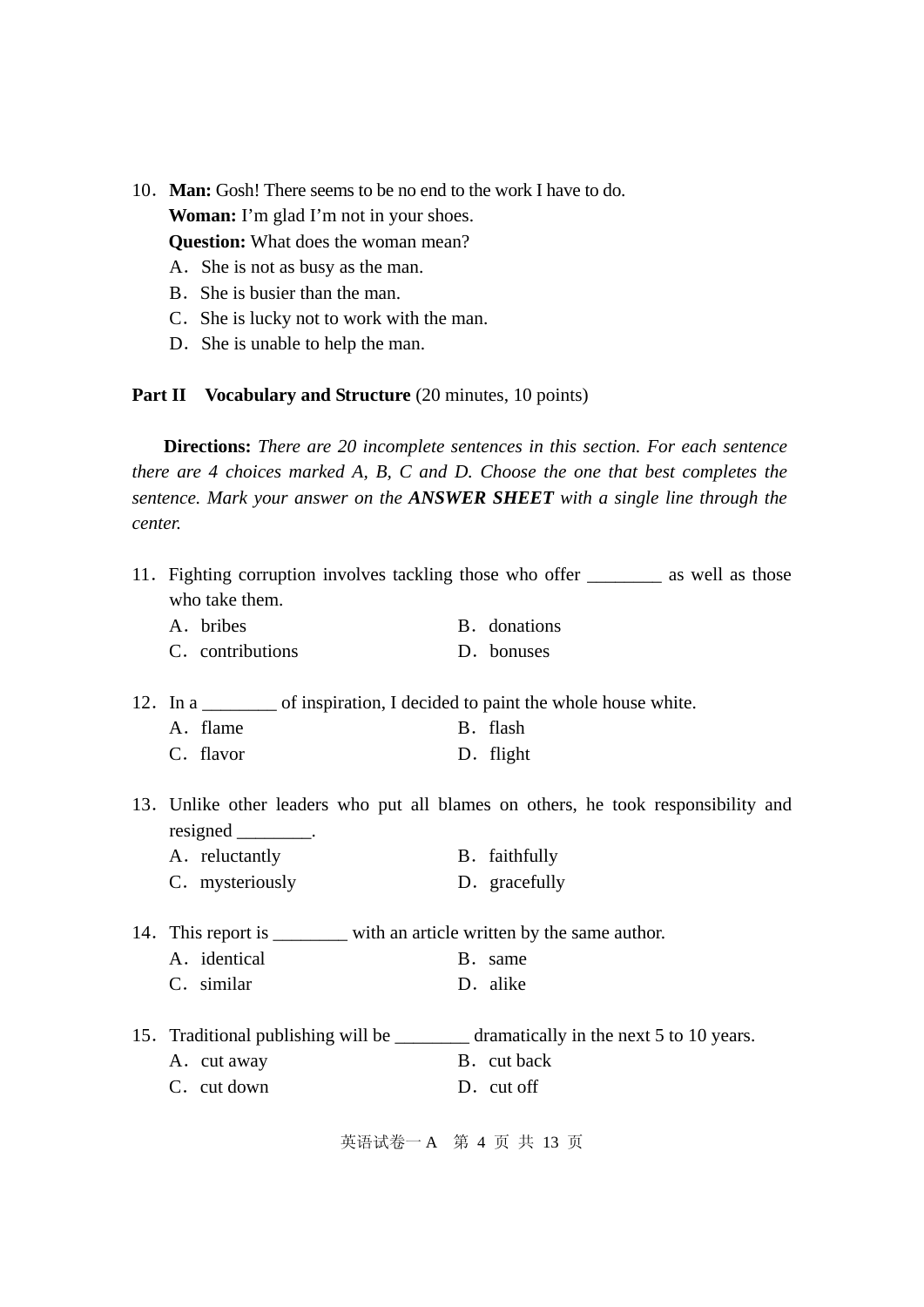|     |                                                                           | 16. Sunny Monday skies will ____________ a shield of clouds by sunset. |                                                                                     |  |  |
|-----|---------------------------------------------------------------------------|------------------------------------------------------------------------|-------------------------------------------------------------------------------------|--|--|
|     | A. give path to                                                           |                                                                        | B. give place to                                                                    |  |  |
|     | C. give space to                                                          |                                                                        | D. give way to                                                                      |  |  |
|     | 17. Eating regular meals is __________ important for health.              |                                                                        |                                                                                     |  |  |
|     | A. vividly                                                                |                                                                        | B. vitally                                                                          |  |  |
|     | C. visibly                                                                |                                                                        | D. visually                                                                         |  |  |
|     | __________ passengers not to forget their luggage.                        |                                                                        | 18. A new electronic announcement system has been introduced in the taxis to        |  |  |
|     | A. alert                                                                  |                                                                        | B. warn                                                                             |  |  |
|     | C. inform                                                                 |                                                                        | D. remind                                                                           |  |  |
|     |                                                                           |                                                                        | 19. Consumer _________ in food products has been shaken by several recent scandals. |  |  |
|     | A. confidence                                                             |                                                                        | B. trust                                                                            |  |  |
|     | C. belief                                                                 |                                                                        | D. assurance                                                                        |  |  |
|     |                                                                           |                                                                        |                                                                                     |  |  |
|     |                                                                           |                                                                        | 20. Such a proposal must have been put forward by people with limited ________.     |  |  |
|     | A. outlook                                                                |                                                                        | B. overlook                                                                         |  |  |
|     | C. outline                                                                |                                                                        | D. overview                                                                         |  |  |
|     | inevitable.                                                               |                                                                        | 21. Many dreams _________ seem impossible, then improbable, and eventually          |  |  |
|     | A. first                                                                  |                                                                        | B. at first                                                                         |  |  |
|     | C. firstly                                                                |                                                                        | D. first of all                                                                     |  |  |
|     |                                                                           |                                                                        | 22. If you are going to interview someone you _________ know something about them.  |  |  |
|     | A. had rather                                                             |                                                                        | B. would rather                                                                     |  |  |
|     | C. should as well                                                         |                                                                        | D. might as well                                                                    |  |  |
|     | 23. Joe _________ away for the last two days but he is due back tomorrow. |                                                                        |                                                                                     |  |  |
|     | A. is                                                                     |                                                                        | B. went                                                                             |  |  |
|     | C. has been                                                               |                                                                        | D. has gone                                                                         |  |  |
| 24. | challenged.                                                               |                                                                        | 40 years ago, the book continues to be marketed, mass-produced, and                 |  |  |
|     | A. Being written                                                          |                                                                        | B. As written                                                                       |  |  |
|     | C. Though written                                                         |                                                                        | D. It was written                                                                   |  |  |
|     |                                                                           |                                                                        |                                                                                     |  |  |

英语试卷一 A 第 5 页 共 13 页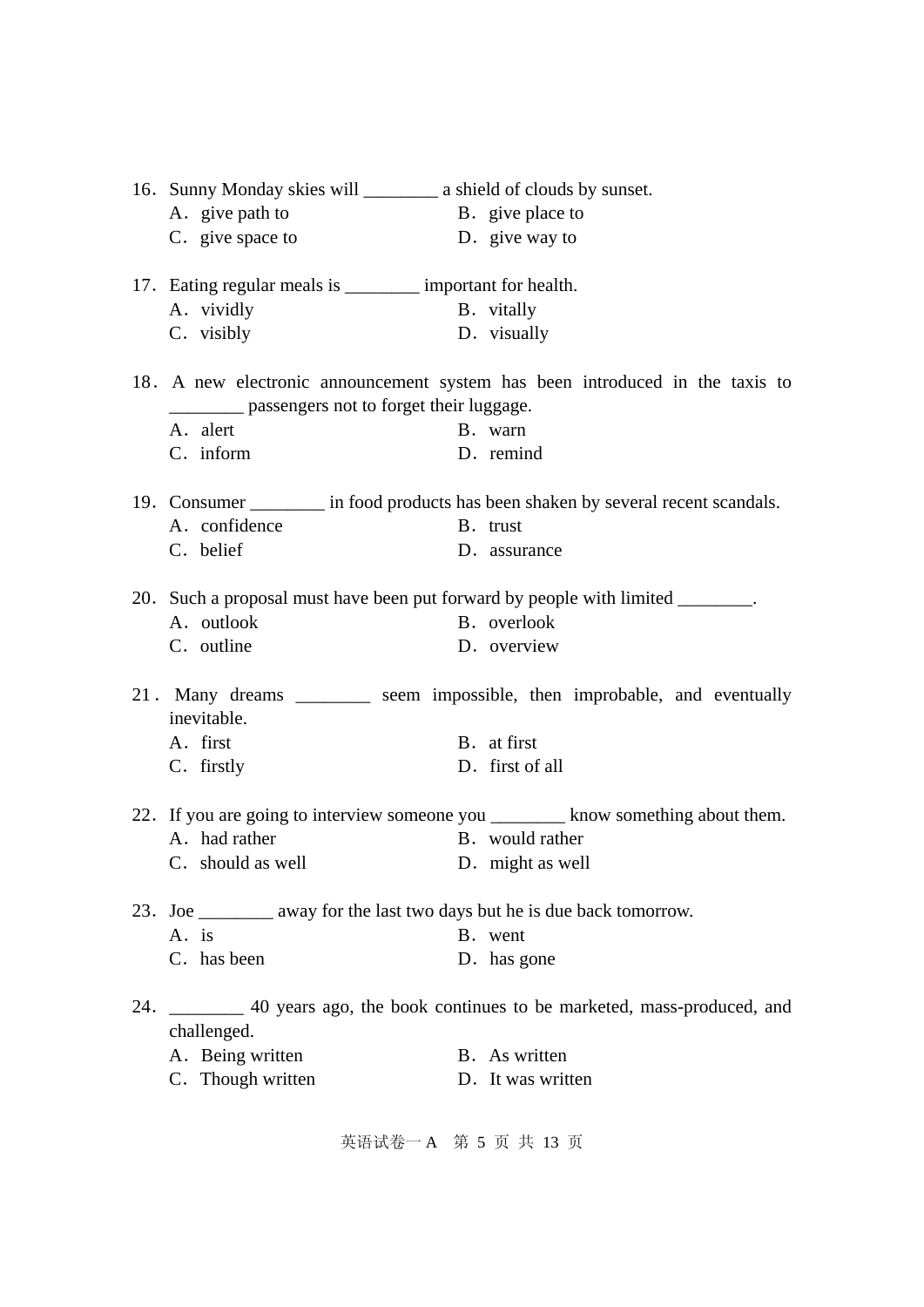|                                                                         | 25. Born Sept. 11, 1907, in Boston, Alice Lillian Ellis was _________ of nine children. |                                                                                |
|-------------------------------------------------------------------------|-----------------------------------------------------------------------------------------|--------------------------------------------------------------------------------|
| A. the oldest third                                                     |                                                                                         | B. the third old                                                               |
| C. the third older                                                      |                                                                                         | D. the third oldest                                                            |
| 26. I'll contact my office in London straight away and ________ to you. |                                                                                         |                                                                                |
| A. have the contract faxed B. have the contract fax                     |                                                                                         |                                                                                |
| C. have faxed the contract D. have been faxing the contract             |                                                                                         |                                                                                |
| 27. Caroline has never ever broken her promise, ________.               |                                                                                         |                                                                                |
| A. neither had I                                                        |                                                                                         | B. nor have I                                                                  |
| C. not would I                                                          |                                                                                         | D. never will I                                                                |
| 28. Weather ________, we'll go for a walk in the woods tomorrow.        |                                                                                         |                                                                                |
| A. to permit                                                            |                                                                                         | B. permitted                                                                   |
| C. permits                                                              |                                                                                         | D. permitting                                                                  |
| 29. If she ________ here next week, we would know her decision.         |                                                                                         |                                                                                |
| A. were to be                                                           |                                                                                         | B. will be                                                                     |
| C. would have been                                                      |                                                                                         | D. is to be                                                                    |
|                                                                         |                                                                                         | The much on is that they are unable to communicate effectively in the language |

30.The problem is that they are unable to communicate effectively in the language \_\_\_\_\_\_\_\_ public services are offered.

| A. by which | B. for which |
|-------------|--------------|
| C. in which | D. of which  |

**Part III Reading Comprehension** (40 minutes, 40 points)

**Directions:** *There are 4 passages in this part. Each of the passages is followed by 5 questions or unfinished statements. For each of them there are 4 choices marked A, B, C and D. Choose the best one and mark your answer on the ANSWER SHEET with a single line through the center.* 

# **Passage One**

Jack's friend Tony had recently gotten a tattoo (文身), and Jack was so impressed by Tony's bravery and his tattoo that he decided to get one too. Why do a lot of young people in North America get tattoos today? Peer pressure, media influence, and personal expression are some of the common reasons.

英语试卷一 A 第 6 页 共 13 页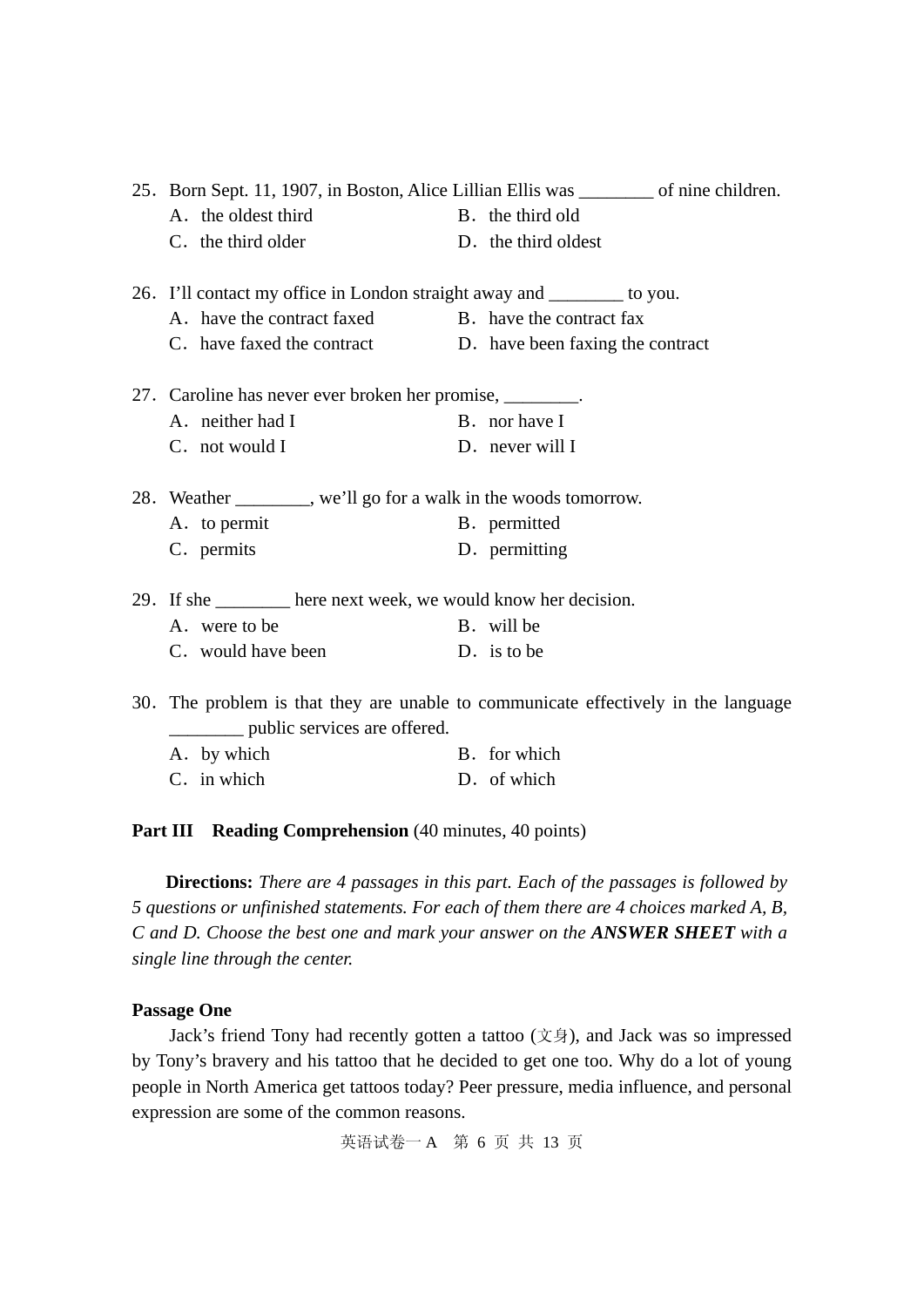The desire to be part of a group, to be accepted by one's friends or peers, can have a great influence on what a person does. Sometimes, wearing a tattoo can be a sign that you belong to a certain group. Gangs often use special clothes and tattoos to identify their particular group. For example, in one gang all the members may wear green army jackets and have large "Xs" tattooed on their arms. It is not only gangs that have this type of special "uniform". Young people often belong to a certain group of friends. Some of these groups wear only brand-name clothes. Others wear tattoos. When a person's friends are all doing something, such as getting a tattoo, that person is more likely to do the same thing, and get a tattoo too.

The media is another big influence behind the popularity of tattoos in North America. A wide variety of media images show tattoos. Tattoos can be seen on people appearing in commercials selling expensive cars. Famous sports heroes with tattoos are shown in magazines. Fashion models are often seen in magazines and on TV wearing designer clothes that show their bodies tattooed with detailed and colorful patterns. These media images link tattoos to ideas of wealth, success, and status. As a result, many people decide to get a tattoo for its fashion and status value.

It is not always the influence of other people or the media that results in a person getting a tattoo. Many people decide to wear tattoos in order to express their artistic nature, their beliefs, or their feelings—in other words, to show their individuality. A musician in a rock band may get a tattoo of a guitar on the arm. Some environmentalists may tattoo pictures of endangered animals on their shoulders. Lovers may tattoo each others' names over their hearts. A tattoo can be a public sign to show what is important in a person's life.

- 31. Jack got a tattoo because of  $\qquad \qquad$ . A. the influence of friends B. the influence of the media C. a desire to express himself D. a desire to be fashionable
- 32. Gang members wear the tattoo of "Xs" to show their  $\qquad \qquad$ . A.individuality B.power
	- C. sense of honor D. sense of belonging
- 33.Which of the following groups of people are seen wearing tattoos in the media?
	- A. Car sellers. B. Sports stars.
	- C.Fashion designers. D.Movie stars.

英语试卷一 A 第 7 页 共 13 页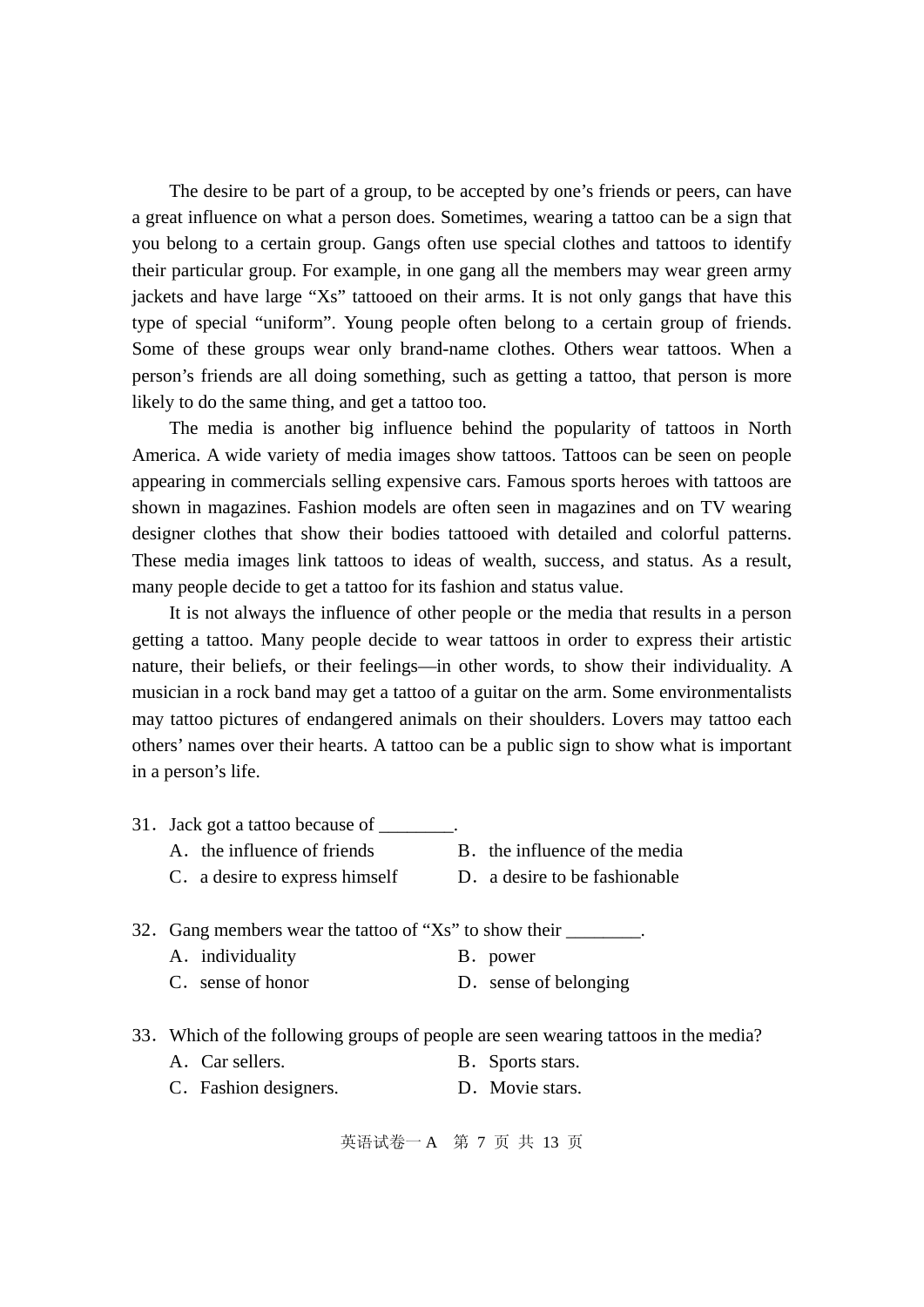#### 34.Which of the following tattoos shows one's belief?

- A.A musical instrument.
- B. A lover's name.
- C. A picture of endangered species.
- D. A brand name.
- 35.The best title for this passage is \_\_\_\_\_\_\_\_.
	- A. Why People Get Tattoos B. Tattoos' New Trend
	- C.The Popularity of Tattoos D.Tattoos Tell Who You Are
- -

# **Passage Two**

Is the customer always right? The answer, it seems, depends on which country you are in. Shopping is very much a part of a country's culture, and attitudes to shopping and consumers vary from country to country just as much as climate or taste in food. From the air-conditioned American shopping centers to the street market of African towns, the way we shop shows the way we see ourselves and our relationships with other people.

Business competition in Europe has given consumers increased power. This has meant falling prices, plenty of special offers and a re-examination of what customer service really means. People often point to America as an example of excellent customer service. In restaurants in the south of the USA, for example, waiters **compliment** you on your clothes, ask about your day, compliment you on the wisdom of your order and then return every ten minutes to refill your glass and make sure that everything is to your satisfaction.

Anyone who has waited 30 minutes to be served in a restaurant might well dream of such attention, but do Europeans really want US style service? As a friend of mine once told me, "By the end of the evening I had spent as much time talking to the waiter as to my wife." It is a question of expectations. Different nationalities expect different types of service.

A Chinese-American friend loves telling people about how her Chinese mother shops for clothes: "First of all she waits until they are on sale, then she bargains until she gets an even better price and then she finds some small fault with the product and demands a further reduction. She never buys anything at the regular price." Could you imagine trying such tricks in a department store in your country?

英语试卷一 A 第 8 页 共 13 页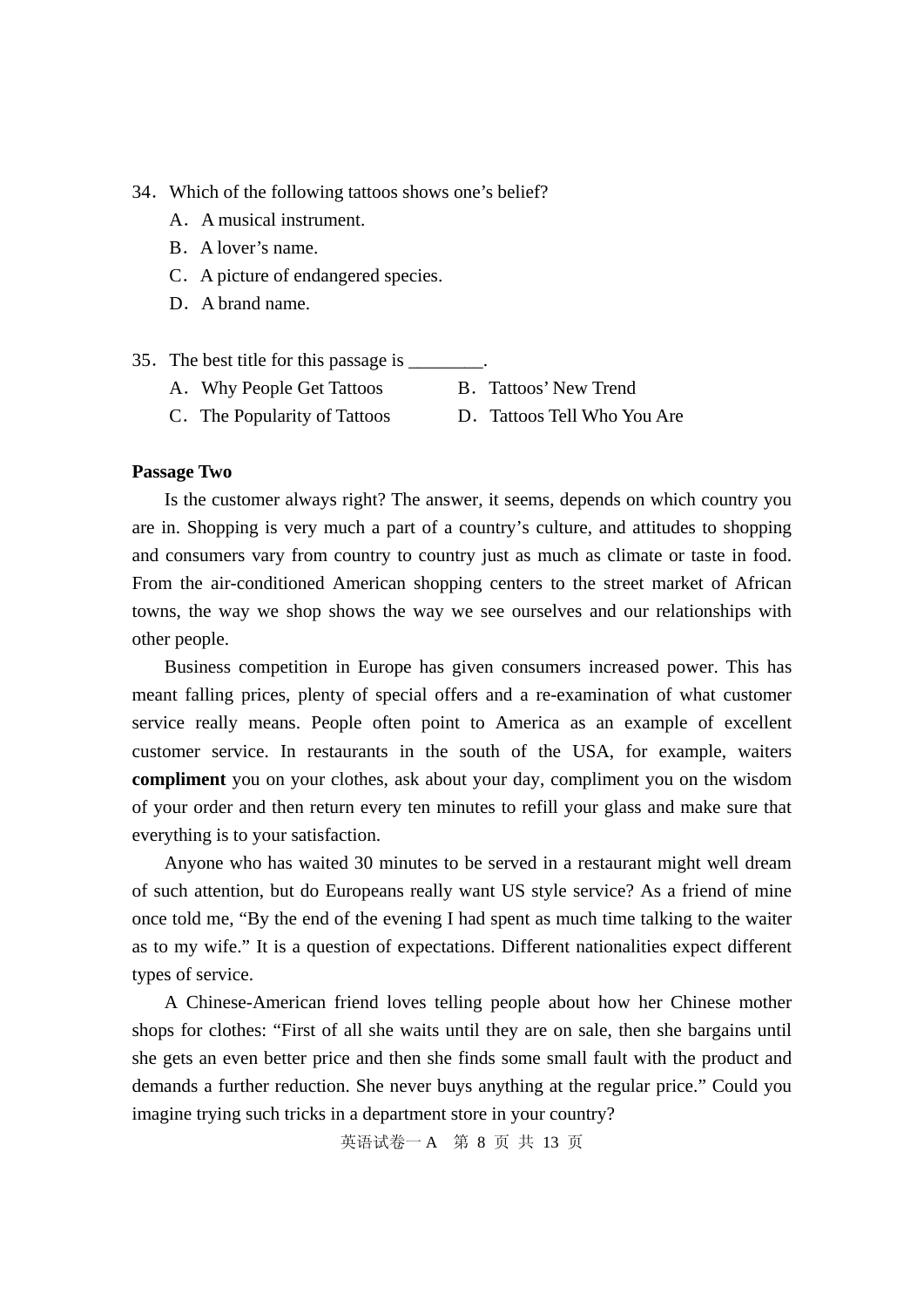Attitudes to service are, of course, affected by employers' attitudes to their workers. As American sales and service personnel are heavily reliant on commission and tips, they have more motives to provide more service. But is this fair? Do we think it is fair to ask shop assistants to work late evenings, Sundays and 12 hour shifts? It might not be a case of "Is the customer always right?" but a case of "How much service is it fair to expect?"

- 36. The way people shop  $\qquad \qquad$ .
	- A.carries social and cultural values
	- B. reflects the developmental stage of a country
	- C. determines the way they socialize
	- D. reveals their social status

37. The word "compliment" in Paragraph 2 is closest in meaning to "\_\_\_\_\_\_\_\_".

- A. evaluate B. criticize
- C. laugh at D. praise
- 38.The remarks of the author's friend in Paragraph 3 indicate that Europeans \_\_\_\_\_\_\_\_.
	- A. think highly of the American service
	- B. find it impossible to accept the American service
	- C. do not appreciate the American service
	- D. will gradually accept the American service
- 39.Why does the author use the Chinese mother's shopping experience as an example?
	- A.To warn shop assistants of tough customers.
	- B. To teach people how to get better service as customers.
	- C.To criticize some improper shopping behavior.
	- D. To show how different people's expectations of service are.
- 40. According to the last paragraph, the service quality of American service personnel may depend on  $\qquad \qquad$ .
	- A. the customers' attitude towards them
	- B. the amount of commission and tips
	- C. the length of their working hours
	- D. their working experience

英语试卷一 A 第 9 页 共 13 页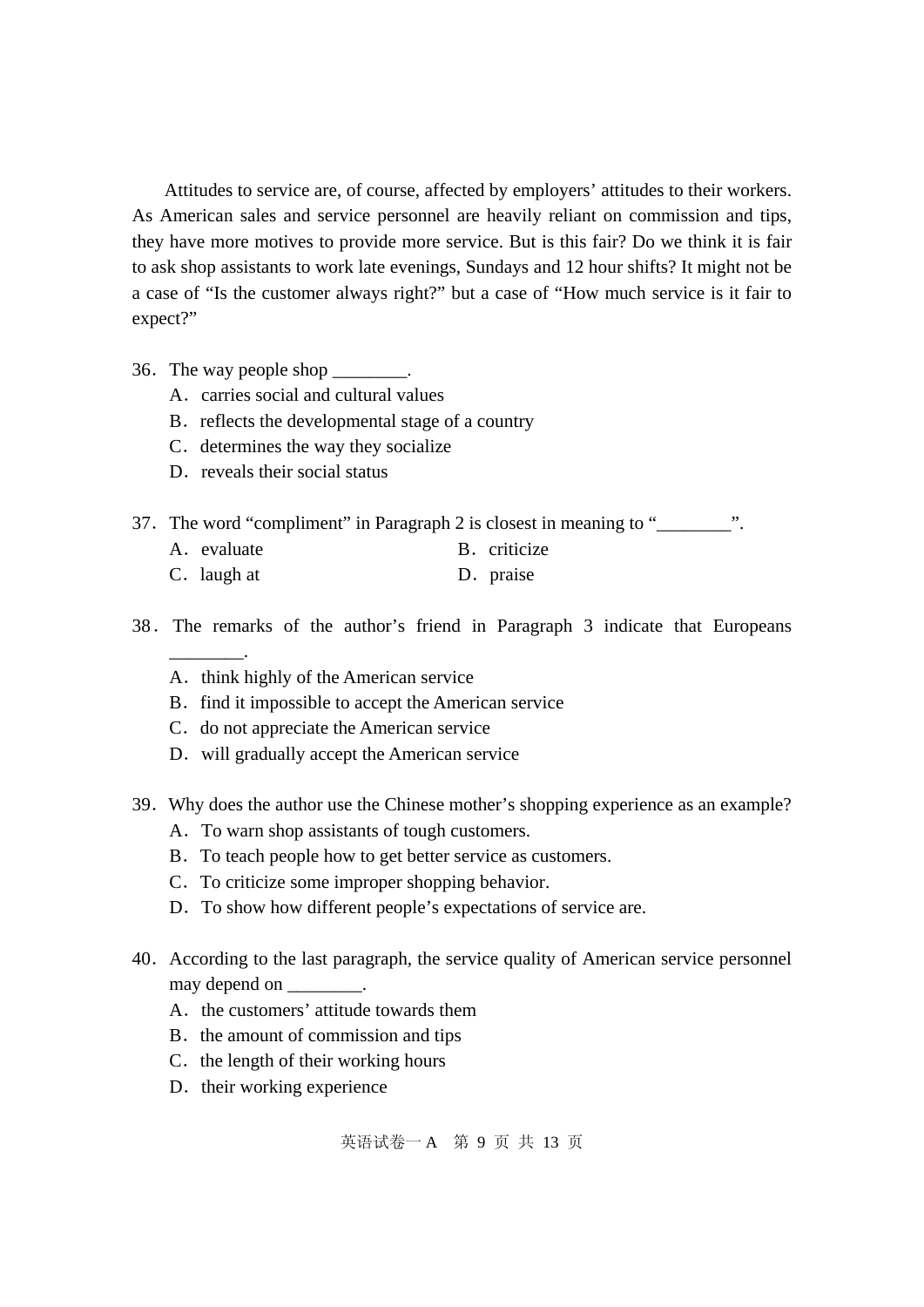#### **Passage Three**

Job sharing refers to the situation in which two people divide the responsibility of one full-time job. The two people willingly act as part-time workers, enough hours between them to fulfill the duties of a full-time worker. If they each work half the job, for example, they each receive 50 per cent of the job's wages, its holidays and its other benefits. Of course, some job sharers take a smaller or larger share of the responsibilities of the position, receiving a lesser or greater share of the benefits.

Job sharing differs from conventional part-time work in that it occurs mainly in the more highly skilled and professional areas, which require higher levels of responsibility and **employee commitment**.

Job sharing should not be confused with the term work sharing, which refers to increasing the number of jobs by reducing the number of hours of each existing job, thus offering more positions to the growing number of unemployed people. Job sharing, by contrast, is not designed to address unemployment problems; its focus, rather, is to provide well-paid work for skilled workers and professionals who want more free time for other activities.

As would be expected, women constitute the bulk of job sharers. A survey carried out in 1988 by Britain's Equal Opportunities Commission revealed that 78 per cent of sharers were female, the majority of whom were between 20 and 40 years of age. Subsequent studies have come up with similar results. Many of these women were re-entering the job market after having had children, but they chose not to seek part-time work because it would have meant lower status. Job sharing also offered an acceptable shift back into full-time work after a long absence.

The necessity of close cooperation when sharing a job with another person makes the actual work quite different from conventional one-position jobs. However, to ensure a greater chance that the partnership will succeed, each person needs to know the strengths, weaknesses and preferences of his or her partner before applying for a position. Moreover, there must be a fair division of both routine tasks and interesting ones. In sum, for a position to be job-shared well, the two individuals must be well matched and must treat each other as equals.

- 41. "Employee commitment" in Paragraph 2 refers to the employee's
	- A. qualification B. loyalty
	- C. experience D. achievement

英语试卷一 A 第 10 页 共 13 页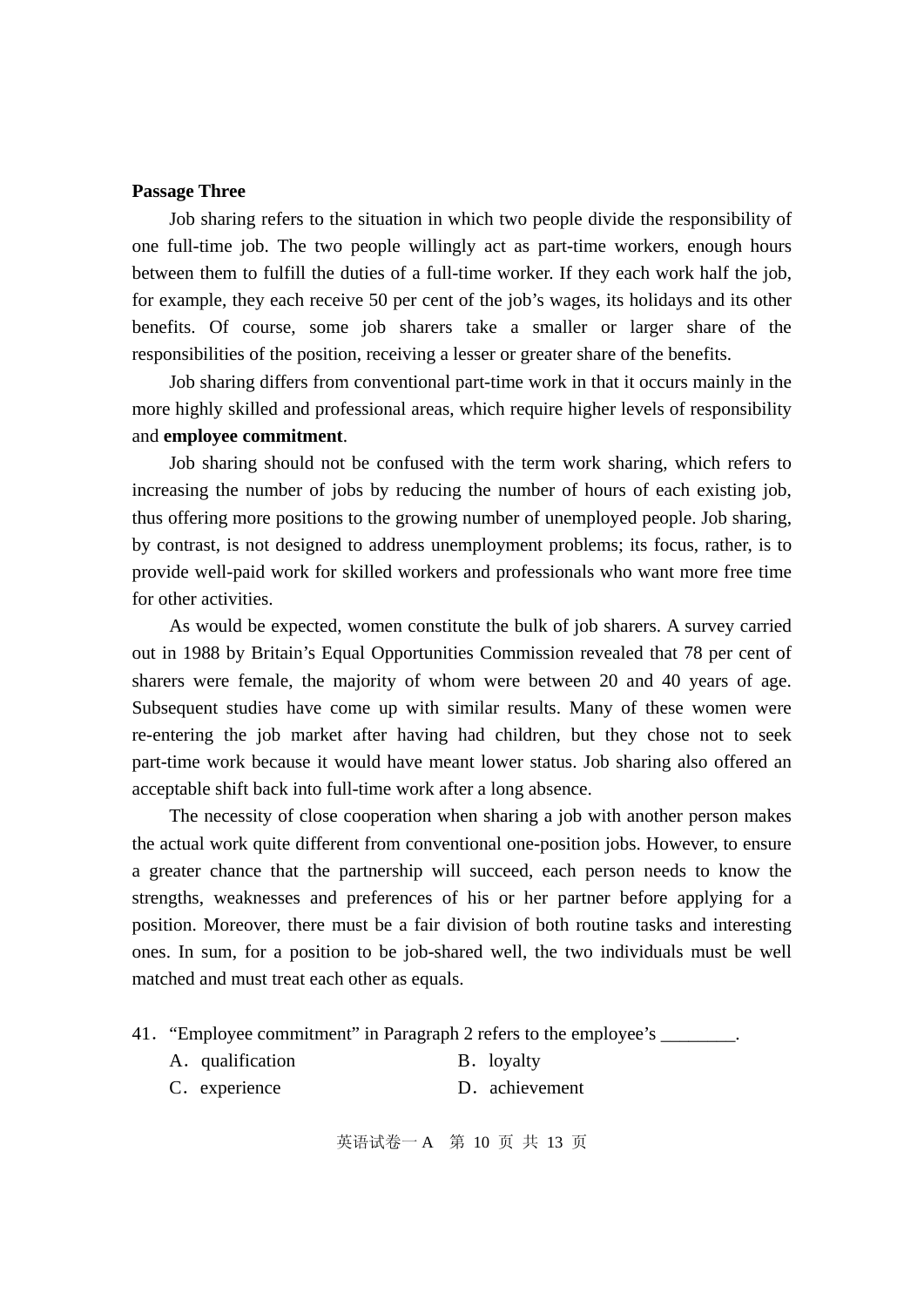- 42. Work sharing is different from job sharing in that \_\_\_\_\_\_\_\_.
	- A. it requires more working hours
	- B. it provides more work positions
	- C. it depends on the employer's decision
	- D. it offers a more satisfactory salary
- 43. Job sharing is popular with young mothers mainly because
	- A. they can take care of both work and family
	- B. they are over ideal working ages
	- C. they seek equal opportunities with men
	- D. they have difficulty finding full-time jobs
- 44. In job sharing the partners should  $\blacksquare$ 
	- A.be social equals
	- B. be intimate friends
	- C. know each other very well
	- D. have similar working experience
- 45. The main purpose of the passage is to \_\_\_\_\_\_\_\_.
	- A. recommend job sharing to women
	- B. discuss a way to tackle unemployment
	- C. criticize job sharing as inefficient
	- D. describe job sharing in general

# **Passage Four**

Americans have a great love for informality and nowhere is this better expressed than in their love for nicknames (昵称、绰号). Upon greeting strangers for the first time they will quickly introduce themselves by their nickname. These are shortened forms of their given name at birth and reflect the casual relationships which exist among friends and coworkers. Family names are hardly ever used in daily situations and the use of one's father's last name is saved only for rare and formal occasions.

In many traditional cultures the use of the family name is seen as a sign of respect. For Americans, however, it's the nickname which creates an immediate intimacy between two people upon which to build a relationship. By speaking to another on a first name basis and using his nickname, walls are immediately torn down and equality between two people is established.

英语试卷一 A 第 11 页 共 13 页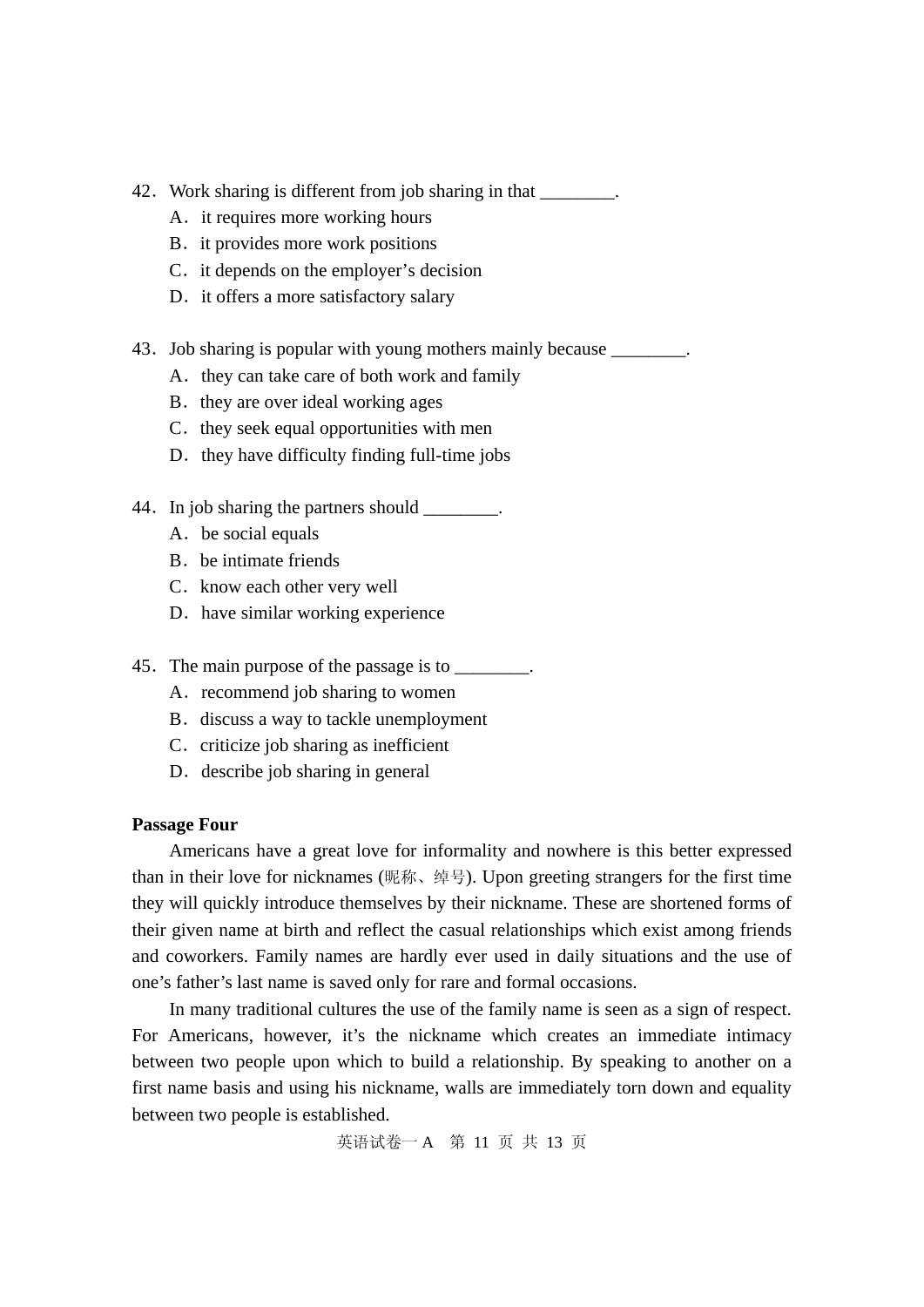At work bosses will refer to their employees by their nicknames. Should an employer use a worker's family name, you can be sure that some kind of correction or serious business will follow.

This love for nicknames can create a sense of closeness between people who are otherwise not related. Even the presidents of the United States have borne nicknames. Abraham Lincoln was known as Honest Abe. John F. Kennedy was known as Jack or JFK and William Clinton has no reservations in letting people know he prefers to be called Bill, but those who look upon him with disfavor may call him Slick Willy.

Not only people but cities often carry their own nicknames. Chicago is called the "Windy City" because of the strong winds which come down from Canada throughout the year. New York City is considered the "Big Apple" for reasons which are still **obscure** to most people including many New Yorkers.

Not every nickname, however, is positive and some can be rather rude and insulting. If someone should demonstrate a certain negative characteristic, a label will soon be attached to describe that person in an unpleasant way.

Likewise a person's physical traits which are very dominant may lead to nicknames but not necessarily to one's liking or choice. A nickname, therefore, is a way of identifying or describing someone or something for better or worse.

46.Why do Americans prefer to use nicknames when addressing one another?

- A. Nicknames are easy to remember.
- B.Americans are a friendly people.
- C. Nicknames are convenient to use in daily life.
- D. Nicknames help build a closer relationship.

47. Americans tend to use others' family names \_\_\_\_\_\_\_\_.

- A. in the work place B. when writing letters
- C. on formal occasions D. when making phone calls

48. Many traditional societies see the use of one's family name as a sign of \_\_\_\_\_\_\_.

- A. distance B. respect
- C. importance D. gratitude

英语试卷一 A 第 12 页 共 13 页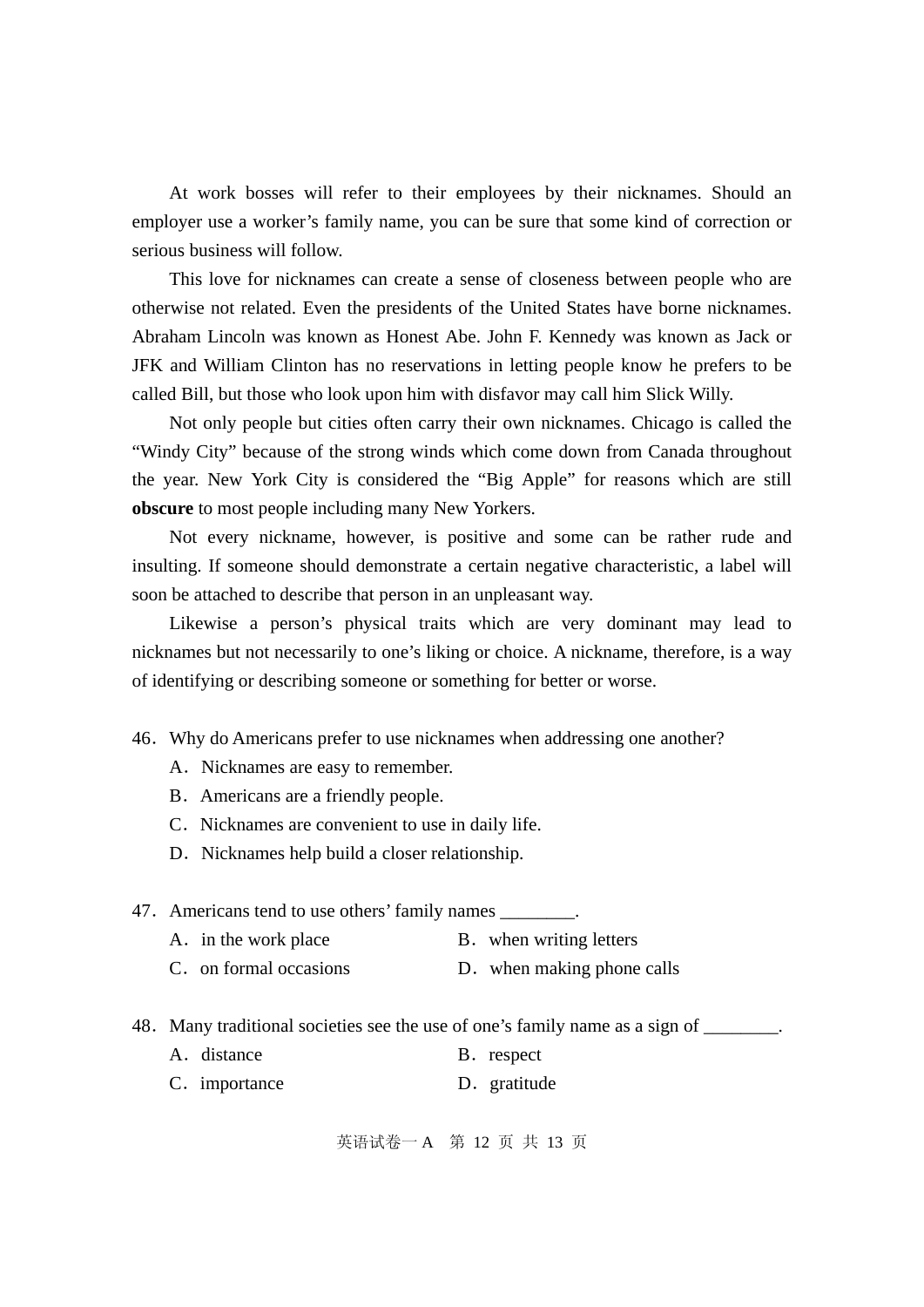49. An American employer is likely to use a worker's family name when  $\blacksquare$ .

- A. the worker is to get a promotion
- B. he speaks to the worker at a gathering
- C. the worker has done something wrong
- D. he is being friendly with the worker
- 50. In Paragraph 5, the word "obscure" is closest in meaning to "..."

| A. unclear |  | B. sound |
|------------|--|----------|
|------------|--|----------|

C. funny D. popular

**Part IV** Cloze Test (15 minutes, 10 points)

**Directions:** *There are 10 blanks in the following passage. For each numbered blank, there are 4 choices marked A, B, C and D. Choose the best one and mark your answer on the ANSWER SHEET with a single line through the center.* 

For years we have believed we were either healthy or sick. 51 , during the mid-90s, scientists developed a new concept called "sub-health", a status 52 health and illness. The concept of sub-health has become 53 because it has helped to explain many health problems. 54 one study, only 5.6% of people in the overall population are actually sick, 55 the sub-healthy group consists of about 60%, and the 56 population is considered healthy. 57 of one's sub-health will help one to be alert to the underlying disease and remain healthy. Sub-Health is a state in which the body is 58 turning from health to illness or from illness to health. Our bodies are actively 59 the conditions of health, sub-health and disease. Factors 60 aging, internal or external toxicity (毒性), and body or mind exhaustion may cause sub-health, but taking good care of the body can change a sub-healthy status to a healthy one.

|           | 51. A. Besides   | B. However       | C. Meantime  | D. Therefore    |
|-----------|------------------|------------------|--------------|-----------------|
|           | 52. A. between   | B. within        | C. beyond    | D. toward       |
|           | 53. A. global    | B. controversial | C. common    | D. popular      |
|           | 54. A. Due to    | B. Thanks to     | C. Prior to  | D. According to |
|           | 55. A. though    | B. since         | C. whereas   | D. for          |
|           | 56. A. retaining | B. remaining     | C. reserving | D. relating     |
|           | 57. A. Awareness | <b>B.</b> Causes | C. Treatment | D. Doubts       |
|           | 58. A. still     | B. already       | C. either    | D. neither      |
|           | 59. A. comparing | B. choosing      | C. balancing | D. improving    |
| 60. A. as |                  | B. like          | $C.$ up to   | D. along with   |
|           |                  |                  |              |                 |

英语试卷一 A 第 13 页 共 13 页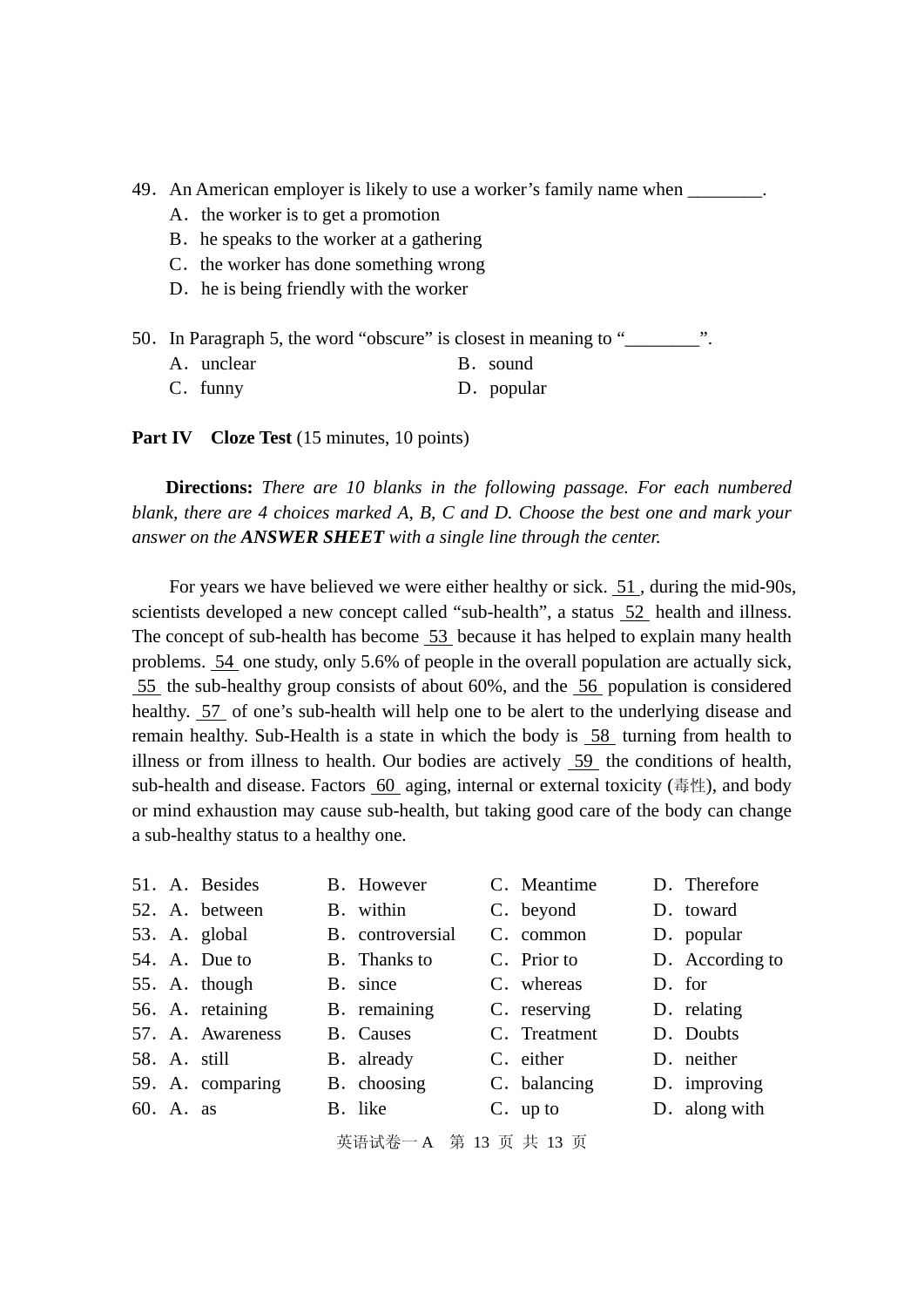# 英语试卷二

**Part** Ⅴ **Translation (30 minutes, 10 points)**

**Part** Ⅵ **Writing (30 minutes, 15 points)**

# 考生须知

- 1. 试卷二满分 25 分,考试时间为 60 分钟,16:00 开始,17:00 结束。
- 2. 请考生务必将本人考号最后两位数字填写在本页右上角方框内。
- 3. 试卷二的答案必须用蓝色或黑色墨水笔写在试卷二答题卡指定区域内,未写在指定区域 内的答案一律无效。
- 4. 监考员宣布考试结束时,请立即停止答题,将试卷二和答题卡反扣在自己的桌面上,坐 在原位,等待监考员收试卷二和答题卡。待监考员全部收齐点清无误,宣布可以离场后, 方可离开考场。
- 5. 监考员收卷过程中,考生须配合监考员验收,并请监考员在准考证上签字(作为考生交 卷的凭据),否则,若发生答卷遗失,责任由考生自负。

英语试卷二 第 1 页 共 2 页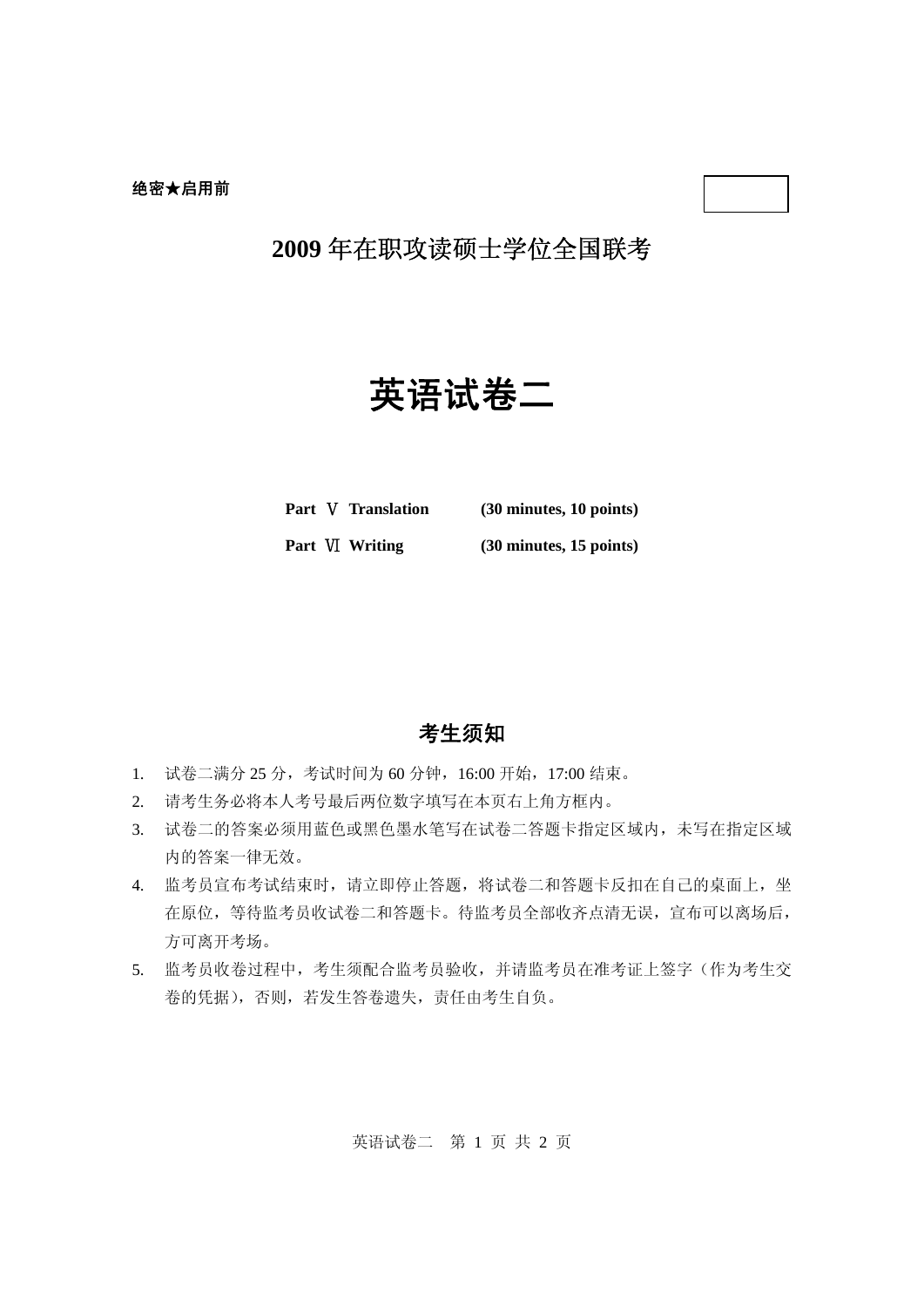#### **Part V** Translation (30 minutes, 10 points)

**Directions:** *Translate the following passage into Chinese and put your translation on the ANSWER SHEET*.

The office desk, as we know it, may have had its day. A large study on the future of work in the UK predicts the rise of the "mobile worker" moving with notebook computer and mobile phone between office, home, hotel, airport or highway service station as the needs of a job demand. Today, more than five million people already spend some time working at home or on the move, according to a recent report. That number will rise dramatically over the coming decades, with mobile work becoming one of the fastest-growing types of employment.

According to the study "Working in the Twenty-First Century", individuals will not necessarily see themselves as working from home. They could equally be working from the office, but they will be on the move from place to place, working at various times of the day, for much of the week. For a large proportion of workers, work in twenty years' time will be more about movement than staying in one place.

# **Part VI** Writing (30 minutes, 15 points)

**Directions:** *You are to write in no less than 120 words on the topic of "A Threat (Threats) to Endangered Animals"*. *You may base your composition on the clues given below:* 

Many animals are now in danger of becoming extinct.... Among the threats to endangered animals is (are) .... The way to cope with the threat (threats).... Conclusion.

(Note: endangered—濒危)

英语试卷二 第 2 页 共 2 页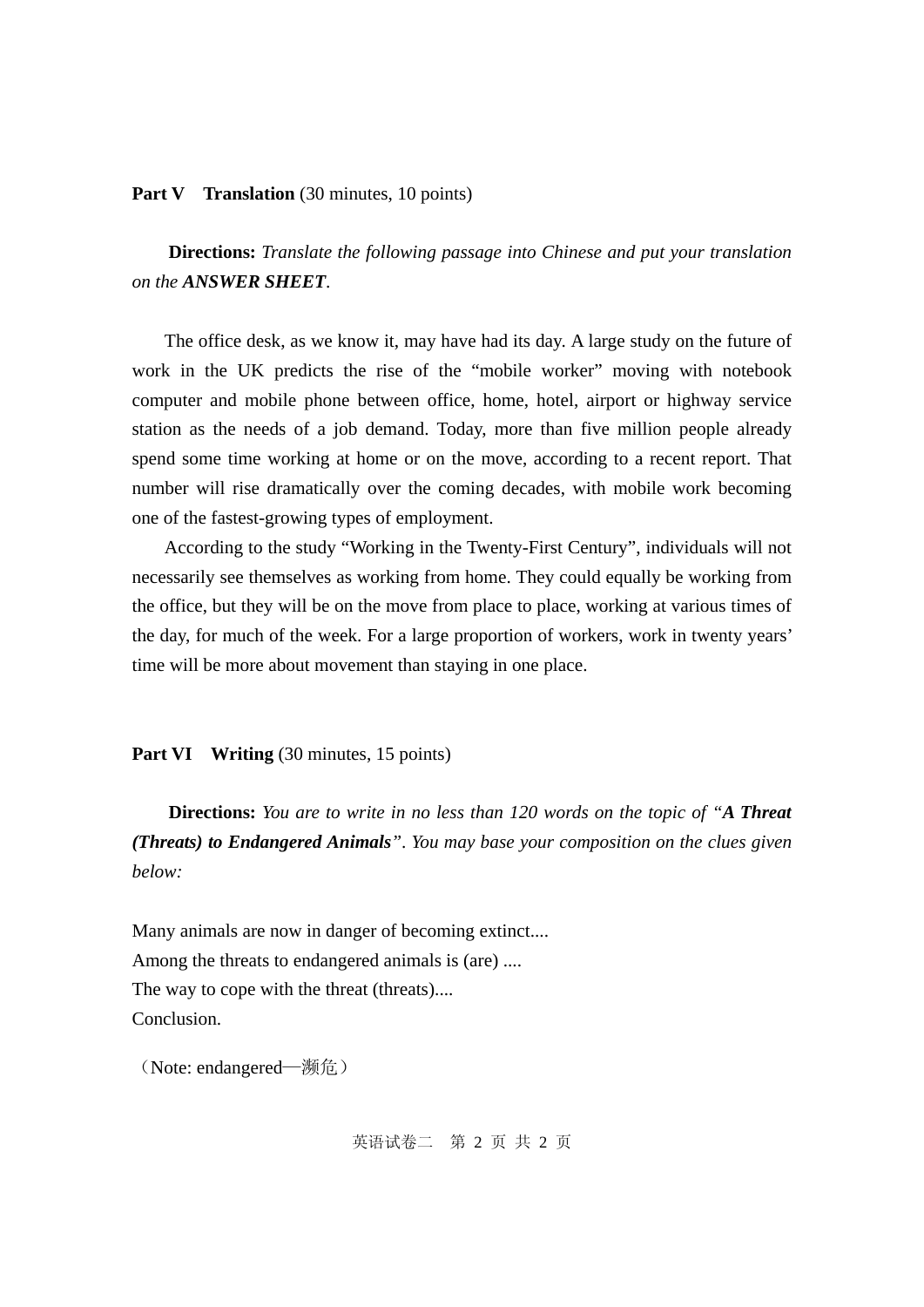# 英语试卷 A 参考答案

Part I Dialogue Communication (15 points)

Section A

1.C 2.D 3.A 4.B 5.D Section B 6.B 7.C 8.A 9.C 10.A

**Part II** Vocabulary and Structure (10 points)

11.A 12.B 13.D 14.A 15.C 16.D 17.B 18.D 19.A 20.A 21.B 22.D 23.C 24.C 25.D 26.A 27.B 28.D 29.A 30.C

# **Part III Reading Comprehension** (40 points)

31.A 32.D 33.B 34.C 35.A 36.A 37.D 38.C 39.D 40.B 41.B 42.B 43.A 44.C 45.D 46.D 47.C 48.B 49.C 50.A

**Part IV** Cloze Test (10 points) 51.B 52.A 53.D 54.D 55.C 56.B 57.A 58.C 59.C 60.B

英语试卷(A)参考答案 第1页 共1页